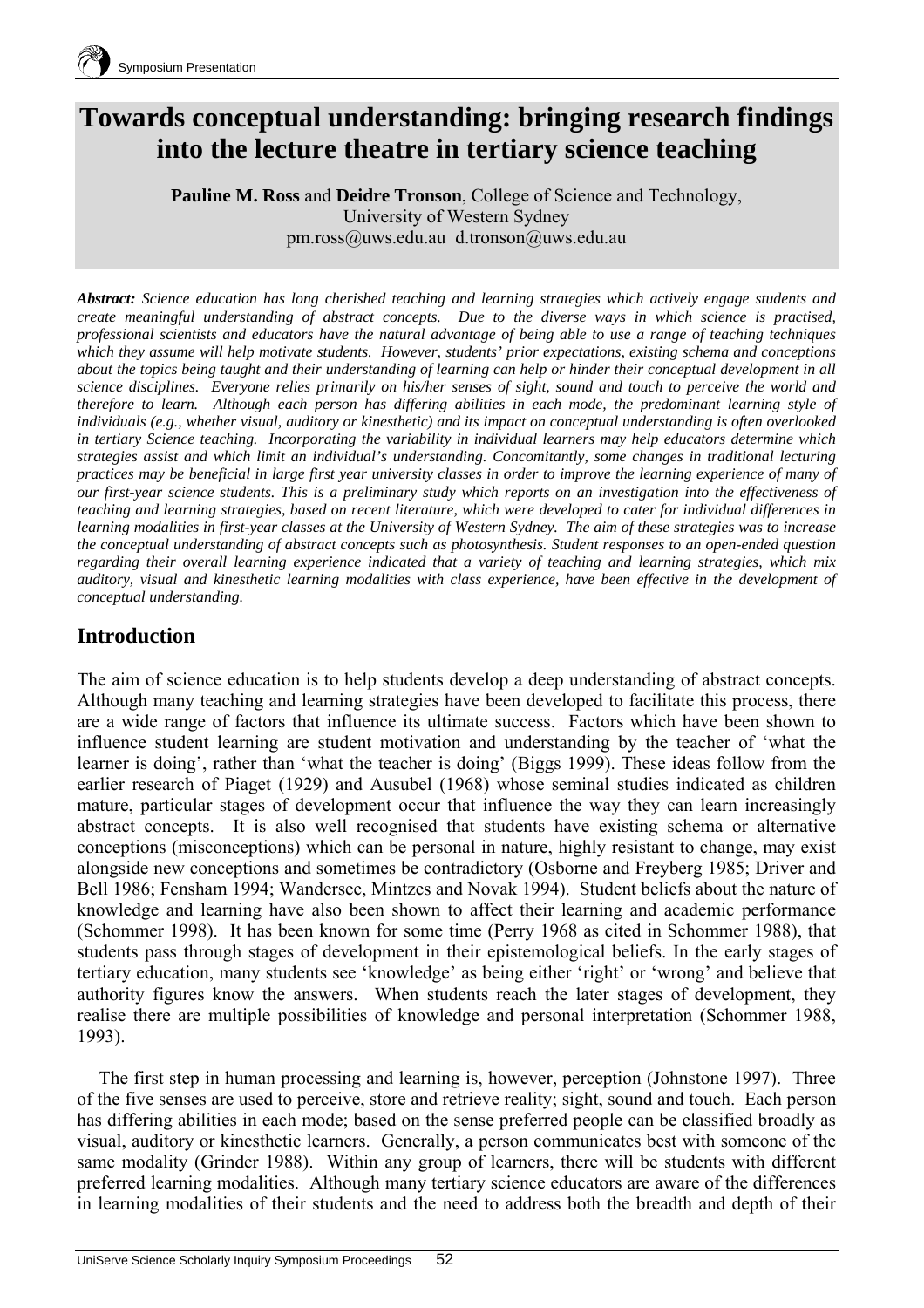teaching and learning approaches so that they cater for all, there is sometimes an inherent 'energy barrier' to translating the results of educational research into real changes in lecture-room practices (Gilbert, De Jong, Justi, Treagust and Van Driel 2002). Traditionally, transmissive, teacher-centric models are the most common teaching model in our tertiary institutions (Fuller 1998; Beaver 1999; Dearn 1999). As well as being often a passive mode of delivery, the emphasis of this didactic style caters for only a small percentage of learners in the audience, mainly those who are auditory learners; although some styles of presentations may also cater for visual learners. Less often is a multisensory approach used (Whitefield 1996); one which incorporates all the modalities of learning. Current research also suggests that because many concepts needed to understand scientific phenomena are counter-intuitive and abstract, the incorporation of a range of different learning modalities may help students develop deeper understanding.

The aim of this paper is to describe teaching and learning strategies which are inclusive of the differences in the learning styles and modalities of students, i.e. auditory, visual and kinesthetic as described in the current pedagogical literature, and which have been specifically developed for large classes (up to 470 students). The hypothesis tested was that teaching and learning strategies which use a range of learning modalities will increase the understanding of abstract and counter-intuitive concepts in science, specifically those of the submicroscopic aspects of photosynthesis. The evidence presented is students own comments on how these strategies have helped their understanding of these concepts, and these preliminary results will inform the future design and development of these programs.

#### **The Teaching and Learning Strategy**

Students find the submicroscopic concepts involved in photosynthesis and cell metabolism (respiration) notoriously difficult to understand (Wandersee et al. 1994). Many of them have similar problems understanding molecular concepts in their chemistry units and many have little High School chemistry background. We have developed a sequence which incorporates a range of teaching styles designed to incorporate diverse learning modalities. The sequence commenced with a traditional didactic lecture, mostly auditory based, but incorporating visual stimuli, such as diagrams and animations using *PowerPoint*. Following this, students made a three-dimensional model of a chloroplast using everyday items including paper plates, sponges, crepe paper and plastic bags, in small-groups facilitated by demonstrators. More complex development of the model, including 'animations' to show chemiosmosis using paper  $H^+$  ions and reactions of the cytochrome chain, was created using coloured beads and different coloured thumbtacks to represent various enzymes and ATP synthase.

After this initial lecture and practical, the concepts of photosynthesis were re-taught within the lecture series – but this time emphasising kinesthetic and visual modalities. The kinesthetic teaching strategy was a role-play. The lecture theatre was set up as part of the cell, with Photosystyem I and Photosystem II (protein complexes within the membrane of a chloroplast) clearly identified and the students were involved as various ions, electrons and molecules identified by A4 paper labels. The overhead projector was used to act as photons of light. In the darkened lecture theatre, the photosynthesis reaction was started when the light from the overhead was shone on 'Photosystem II'. A student was asked to come and eject an 'electron' from 'Photosytem II' and take it to an 'electron acceptor' which existed at the back door of the lecture theatre. Other students in the audience were asked to visualise an electron in their cupped hands and eject it, by throwing away the imaginary electron. Another student was then asked to replace the 'missing electron' by taking an electron from 'water', which is depicted on the board as  $\overline{4H}^+$  ions plus 4 electrons plus 2 oxygen molecules. In this process, the lecturer shows how an  $H^+$  ion' is released. The overhead projector was turned off and turned back on again, and the whole sequence repeated 3 times (representing 4 photons of light in total and ejecting 4 electrons). At this point, it was explained that the 2 oxygen atoms can combine to form an  $O<sub>2</sub>$  molecule, and a student physically combined these and carried a symbol for  $O<sub>2</sub>$  out through the door, representing diffusion of the oxygen gas out of the cell. Since this was a tiered lecture theatre, the released electrons were passed from hand to hand down the 'electron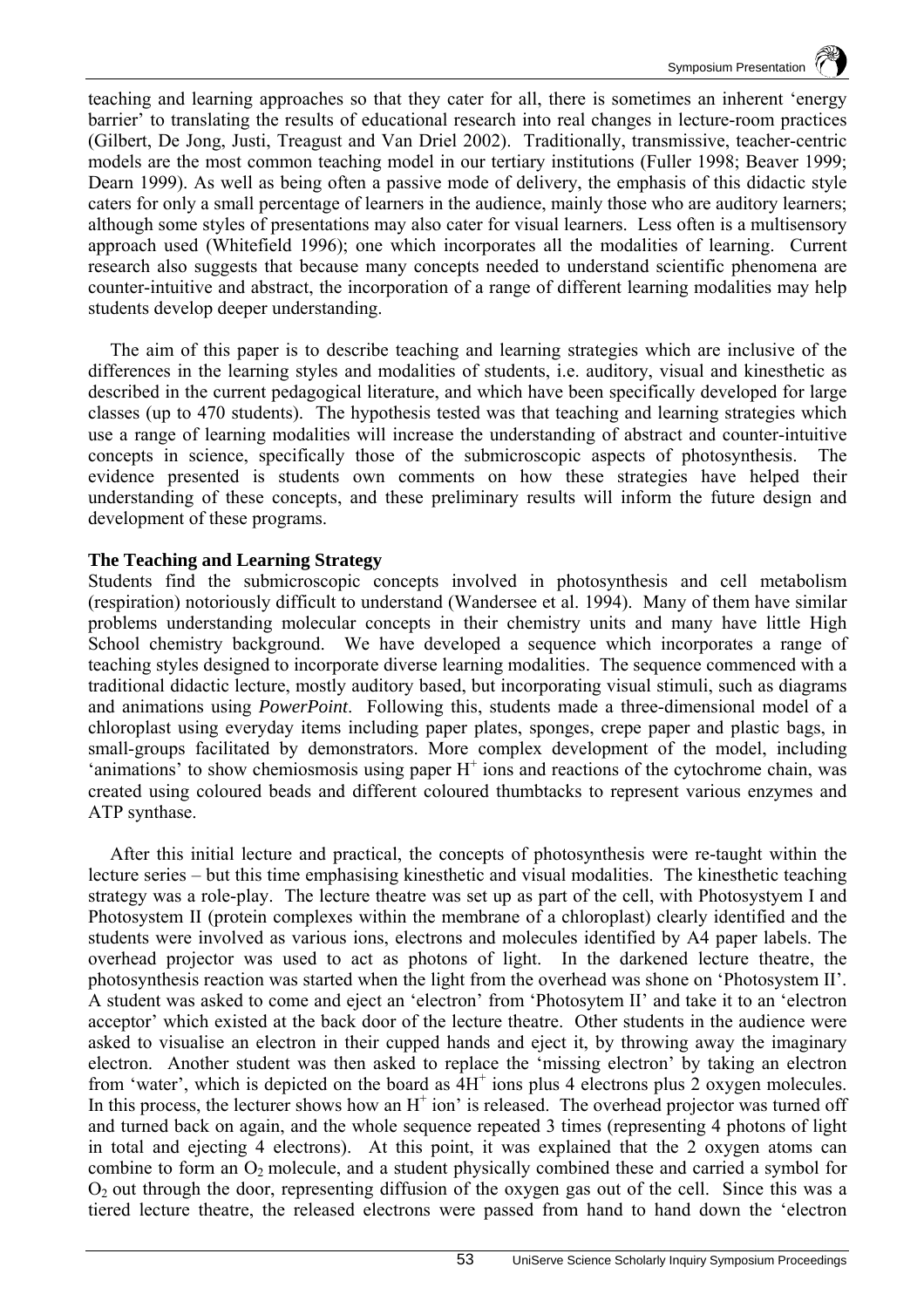

transport chain', (the steps, represented by other students) to replace the 'electrons' ejected when a 'photon' (the OHP) was shone on 'Photosystem I'. This was repeated again 4 times until the electrons were finally passed to  $NADP<sup>+</sup>$  to form  $NADPH + H<sup>+</sup>$  (cofactors within the biochemical pathways). It is important throughout this sequence to use as many students in the lecture theatre as possible and finish with H<sup>+</sup> diffusing through ATP synthase (the final, membrane-bound, enzyme in the photosystem pathways). It was also possible to simulate the physical arrangement of how electrons are transported in enzyme-mediated reactions within a membrane..

To consolidate the visual aspects of learning, this role-play was combined with an increasingly complex summary of events being simultaneously constructed on an overhead (or *PowerPoint* or the white-board) as the sequence progressed. During all these sessions students were requested to make their own in pictorial image of what was occurring. To facilitate discussion of any misconceptions, and to revise these complex teaching strategies, students were asked to diagrammatically depict what is occurring in a chloroplast in subsequent small-group situations (in this case a tutorial session). This was followed up by advising students to revise their understanding with use of the textbook, and interactive CDs on photosynthesis.

#### **The evaluation process**

As this was a preliminary study of the practical effects of bringing some of the research findings into a large lecture situation, student responses to an open-ended question included within the standard student evaluation (Student Evaluation of Educational Quality, UWS Educational Development Centre) were used to evaluate how students rated the success of incorporating different modalities and their effect on conceptual understanding. The open-ended question asked them to 'please indicate the important characteristics of this lecturer/class that have been most valuable to your overall learning experience'. There were 203 surveys returned; 187 of which contained comments in the section with the open-ended question. Responses were grouped into the following categories; identified that the use of different learning modalities increased conceptual understanding; linked teaching/learning techniques with increased conceptual understanding; noted that the inclusion of students and interactive teaching strategies increased conceptual understanding; and stated that some aspect of the teaching approach was positive. The percentage of responses were then tallied (see Table 1).

### **Results**

Overall, students viewed the teaching and learning methodologies in this unit as positive (Table 1). Although, this was an open-ended question some students identified that different learning modalities were used, especially kinesthetic strategies (which were described by some students as 'kinetic' or 'physical'). This was surprising given that students had not been told explicitly that these teaching and learning methodologies were being used, nor were they identified with technical pedagogical terms. Over half the students commented (57%) that the strategies used within the unit increased their conceptual understanding. The remainder (almost 43%), who did not identify specific strategies or outcomes, nevertheless commented positively (Table 1). As there was no scaffolding within this question, it is possible that some of these students did not feel it necessary, or did not have the vocabulary, to make explicit comments on particular aspects of the teaching/learning strategies. It should be noted that, although (16) students returned evaluations with no comments in the openended section which have not been included in the tally of the percentage included in each category, there were NO negative responses to this question. Comments on a companion question, which asked students to comment on ways in which the unit could be improved were universally constructive and 'sensible', with no frivolous or completely negative comments. On the contrary, many students made comments that there was nothing that the lecturer could do to improve the teaching strategies used within the unit, and some took the opportunity to make more personal positive comments on the teaching/learning strategies.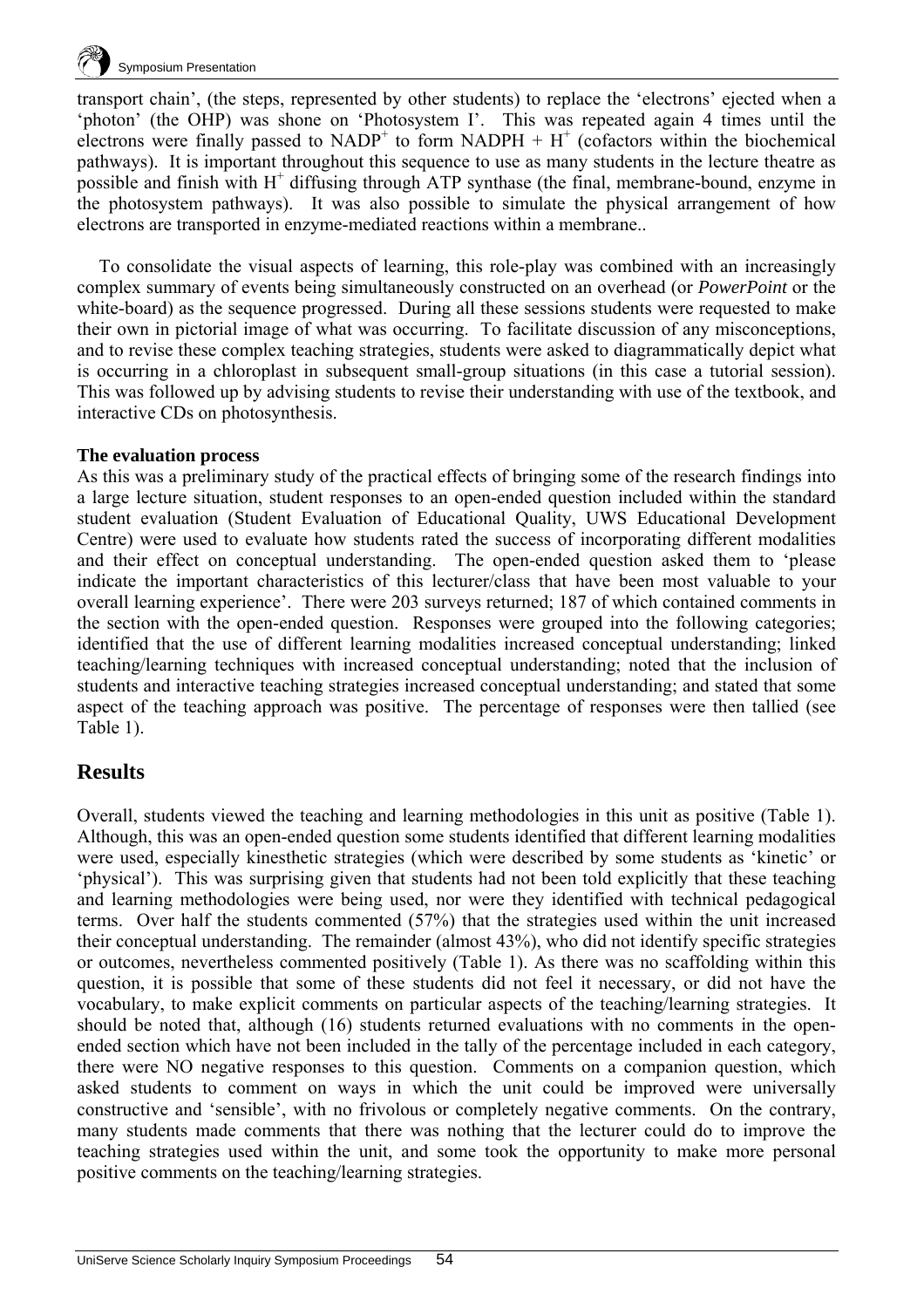| Category of student response            | No. of student     | Percentage of |
|-----------------------------------------|--------------------|---------------|
|                                         | responses to open- | student       |
|                                         | ended question     | responses to  |
|                                         |                    | open-ended    |
|                                         |                    | question      |
| Identified that the use of              | 45                 | 24.1          |
| different learning modalities           |                    |               |
| increased conceptual                    |                    |               |
| understanding                           |                    |               |
| Linked teaching/learning                | 37                 | 19.8          |
| techniques with increased               |                    |               |
| conceptual understanding                |                    |               |
| <i>Noted that inclusion of students</i> | 25                 | 13.4          |
| and interactive teaching                |                    |               |
| strategies increased conceptual         |                    |               |
| understanding                           |                    |               |
| Stated that some aspect of the          | 80                 | 42.7          |
| teaching approach was positive          |                    |               |
| No response to open-ended               | (16)               |               |
| question (not included in %             |                    |               |
| calculation)                            |                    |               |
| <b>Total</b>                            | 203                | 100           |

Table 1. Classification of students' responses into categories describing teaching effectiveness in first year Biology, University of Western Sydney, 2004

### **Discussion**

From our experiences described here, we believe that using teaching and learning methodologies which are inclusive of learning modalities increased student understanding of abstract concepts without hindering other effective learning strategies. This may be partly because we constructed links from known everyday 'concrete' items (including themselves) to abstract concepts such as photosynthesis, thus helping the 'unknown' to become more 'real' (Oakley 1994). Other similar teaching sequences, which have focused on teaching cells, cell metabolism (including a complicated role play), genetics and protein synthesis within cells, have also been developed. Although we have used the example of photosynthesis in this paper, the evaluation is based on the entire range of teaching and learning activities used during the semester. Indeed, the role-play on photosynthesis described in this paper was developed because students requested it, when they reflected on previous kinesthetic teaching strategies that had helped them understand difficult concepts. Further, we also believe that the process of being inclusive of different learning modalities breaks down barriers to learning and understanding. These barriers include those between other people in the room (other students and tutors) and the barriers which exist between themselves (the learners) and the textbook. The structure and content of textbooks may become clearer when students can relate the written materials to concepts taught using everyday examples and materials.

The first step in developing teaching and learning strategies in different modalities, however, is to think about the lecturing style which we use and feel most comfortable with. We should all become aware of our own preferred learning modality (Bogod 1998). Auditory and visual modalities appeared to be the preferred by traditional science educators, rather than kinesthetic. Perhaps this is because it takes more time to think about teaching strategies which can be used in this area, or perhaps these techniques are seen to be comfortingly 'right brain' or 'touchy feely' or 'arty' by other scientists. However, we need to remember that scientific research requires vision, imagination and activity – which are combinations of our 'artistic' and 'logical' facilities (Mitchell 2004). It is fun to incorporate these skills that we possess as scientists into our teaching programs.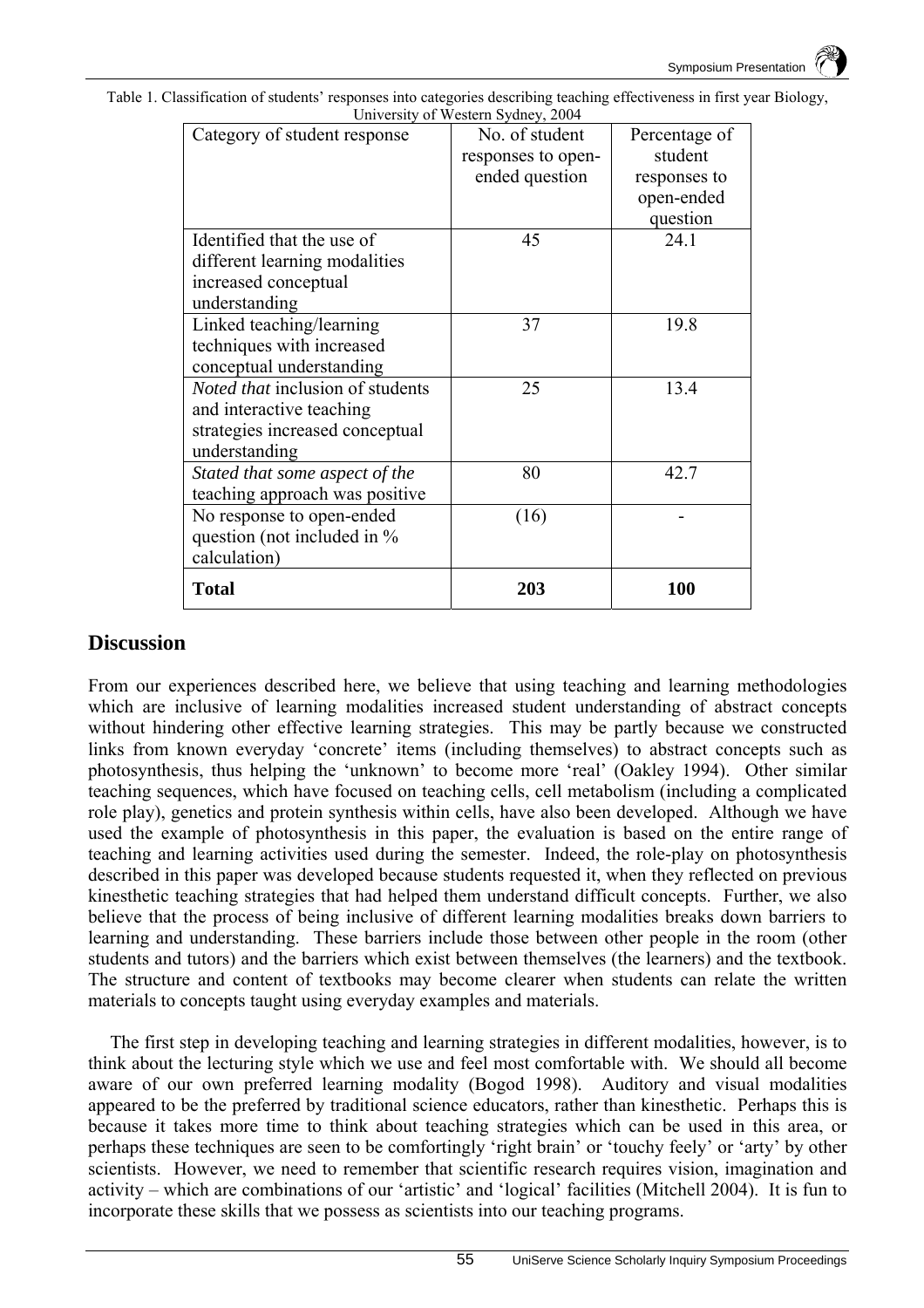How can we incorporate more kinesthetic teaching strategies in a simple way? Do you ever at times put your hands out wide and say 'the thing was this big'? To teach using kinesthetic we need to encourage the students to use their hands. At UWS we have also used successfully a number of visualisations during which the students need to close their eyes and imagine the process in their mind, such as when they were one cell, or the moment of fertilisation, or in chemistry what the nucleus of an atom would 'see' if it looked out towards 'its' electron cloud. You will be able to think of many activities which can be used to be inclusive of the different learning modalities of your students, depending on your own experiences and imagination. Such inclusiveness in learning modalities does not mean dispensing with the didactic lecture, but it does mean modifying what is done within it. Similarly, laboratory sessions, the other main integral teaching and learning vehicle for the delivery of content (Hodson 1988, 1990), can be used to support as opposed to not contributing to conceptual understanding (Hodson 1998).

Abstract and submicroscopic concepts are difficult to relate to students. Teaching strategies that use a wide range of learning modalities are more inclusive and provide opportunities to actively engage students with the content. The results of this evaluation were sufficiently encouraging to inform the design of future qualitative and quantitative studies into the effects of these teaching/learning strategies. We believe through this process we may facilitate the conceptual conflict necessary before students can reconsolidate their learning and prevent many students 'marking time' in their development of deep understanding.

#### **References**

Ausubel, D.P. (1968) *Educational psychology: A cognitive view*. New York: Holt, Reinhart and Winston.

- Beaver, J. (1999) Musings on motivating modern students. *Higher Education Research and Development Society of Australasia News*, August.
- Biggs, J. (1999) *Teaching for quality learning at University what the student does.* Buckingham, UK: SRHE and OUP.
- Bogod, L (1998) Learning modality [Online] Available: http://www.ldpride.net/learning\_style.html [2004, August 30].
- Dearn, J. (1999) Dull to learn, dull to teach: engaging with science through discussion and collaboration. *Chemistry in Australia*, **April**, 21-28.
- Driver, R. and Bell, B. (1986) Students' thinking and the learning of science: a constructivist view. *The School Science Review*, **67**(240), 443-456.
- Fensham, P. (1994) *The content of science: a constructivist approach to its teaching and learning*. London: Falmer Press.
- Fuller, R. (1998) Encouraging active learning at university. *Higher Education Research and Development Society of Australasia*, **20**(3).
- Gilbert, J.K., De Jong, O., Justi, R., Treagust. D.F. and Van Driel, J. (2002) Research and Development for the future of Chemical Education. In J.K. Gilbert, O. De Jong, R. Justi, D.F. Treagust, J. Van Driel. (Eds) *Chemical Education: Towards Research Based Practices*. Kluwer Academic Publishers, The Netherlands, 391-408.
- Grinder, M.A. (1988) *A Workshop in Neurolinguistic Programming Excellence in Teaching Seminars* L. Smith, B. Verey, Nyar, J.
- Hodson, D. (1988) Experiments in science and science teaching*, Educational Philosophy and Theory,* **20**(2), 53-66.
- Hodson, D. (1998) *Teaching and learning Science: towards a personalised approach*. Buckingham, Phiadelphia: Open University Press.
- Hodson, D. (1990) A critical look at practical work in school science. *School Science Review,* **70**, 33-40.
- Johnstone, A.H. (1997) '……And some fell on good ground' *University Chemistry Education*, **8**, 11-13.
- Mitchell, N (2004) Left Brain, Right Brain [Online] Available: http://www.abc.net.au/science/features/brain/default.htm [2004, August 30].
- Oakley, C.R. (1994) Using socks and chromosomes to illustrate nuclear division, *The American Biology Teacher*, **56**(4), 238-239.
- Osborne, R. and Freyberg, P. (1985) *Learning in Science: The implications of children's science*. Heinemann publishers, New Zealand.
- Piaget, J. (1929) *The child's conception of the world,* London, UK: L Routledge and Kegan Paul.
- Schommer, Z.M. (1988) Effects of beliefs about the nature of knowledge on comprehension. *Journal of*
- *Education Psychology,* **82**(3), 498-504.
- Schommer, Z.M. (1993) Comparison of beliefs about he nature of knowledge and learning among postsecondary students. *Research in Higher Education,* **34**(3), 355-370.
- The Lab (2004) [Online] Available: http://www.abc.net.au/science/features/brain/default.htm [2004, July 9].
- Wandersee, J. H., Mintzes, J.J. and Novak, J.D. (1994) Research on Alternative Conceptions in Science In G.L. Gabel (Ed) *Handbook of Research on Science Teaching and Learning: A Project of the National Science Teachers Association*. Macmillan Publishing Company New York, 177-210.